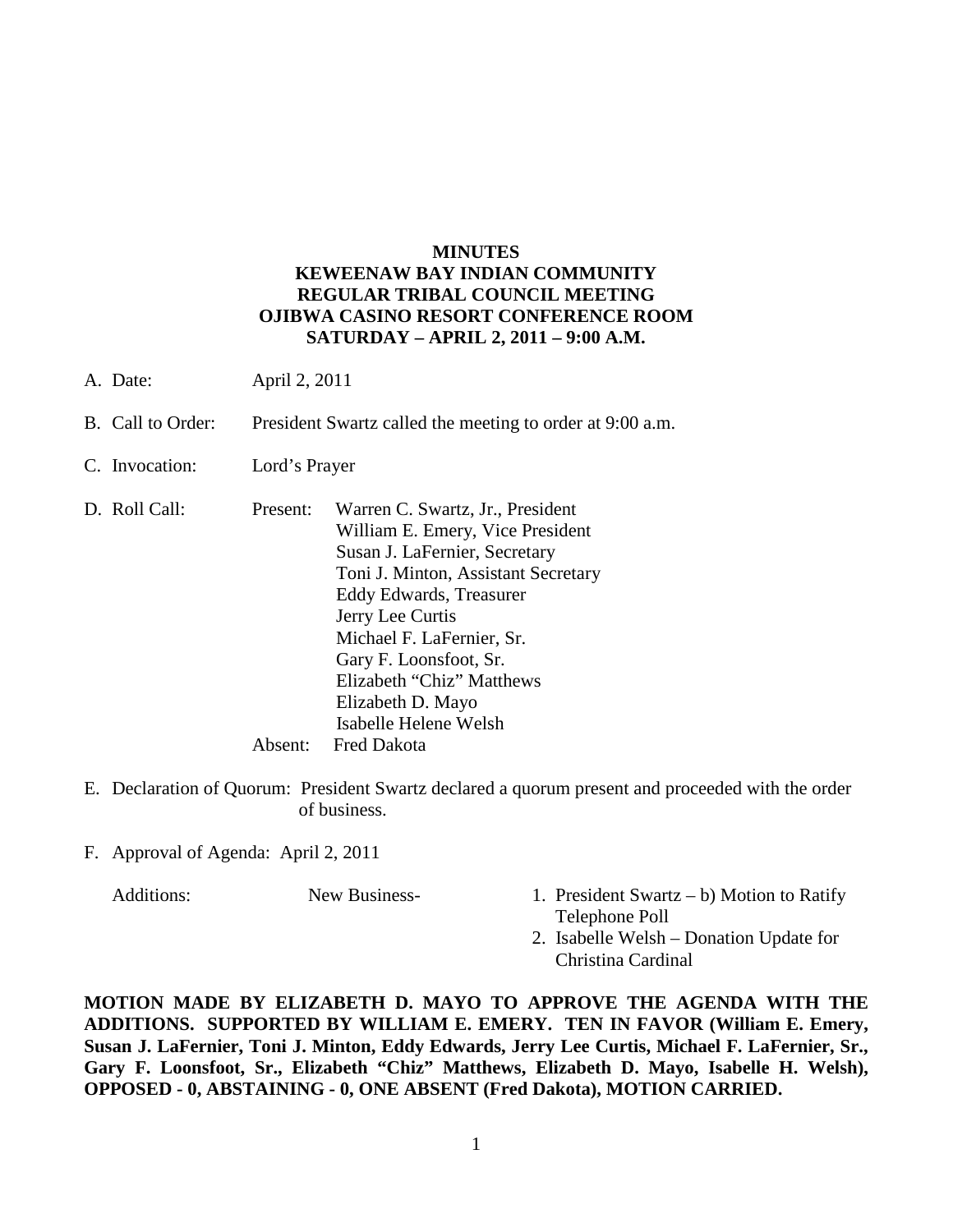- G. For Your Information:
	- 1. A "Thank you" from Mrs. Pizziola's 6<sup>th</sup> Grade Class Baraga Area Schools for Care Packages to the Troops
	- 2. A "Thank you" from Greg Seppanen, Chocolay Township Supervisor for 2% Funds
	- 3. A "Thank you" from Amy Ellenich and the Baraga High School Cheerleaders for Uniforms
	- 4. A "Thank you" from Special Olympics Michigan
	- 5. A "Thank you" from Bruce Rundman, Baraga Area Schools Testing Coordinator for use of the Bingo Hall
	- 6. Financial Report February 28, 2011 Robert Mudd, Baraga Casino General Manager
	- 7. Bemidji Area Office announces \$1 million Lake Superior Surface Water Intake Project at KBIC
	- 8. Notification of Approved Enrollment Applications March 2011 (6)
	- 9. Notification of Retirement Michael F. LaFernier, Sr. Tribal Construction Manager March 31, 2011 – Employment with the Tribe over 30 years
	- 10. Cobell Settlement Informational Meeting rescheduled to April 11, 2011, Monday, at 2:30 p.m. Ojibwa Motel Conference Room
	- 11. Letters of Support for Ed Janisse (3)
	- 12. Phone Polls (2) March 30, 2011
	- 13. Resolution KB-1804-2011 Constitution Committee/By-Laws for Review
- H. President's Report/March 2011 Verbal Report

**MOTION MADE BY MICHAEL F. LAFERNIER, SR. TO APPROVE THE MARCH 2011 PRESIDENT'S REPORT. SUPPORTED BY GARY F. LOONSFOOT, SR. TEN IN FAVOR (William E. Emery, Susan J. LaFernier, Toni J. Minton, Eddy Edwards, Jerry Lee Curtis, Michael F. LaFernier, Sr., Gary F. Loonsfoot, Sr., Elizabeth "Chiz" Matthews, Elizabeth D. Mayo, Isabelle H. Welsh), OPPOSED - 0, ABSTAINING - 0, ONE ABSENT (Fred Dakota), MOTION CARRIED.**

I. Secretary's Report/March 2011 – available for your review

**MOTION MADE BY ELIZABETH "CHIZ" MATTHEWS TO APPROVE THE MARCH 2011 SECRETARY'S REPORT. SUPPORTED BY TONI J. MINTON. TEN IN FAVOR (William E. Emery, Susan J. LaFernier, Toni J. Minton, Eddy Edwards, Jerry Lee Curtis, Michael F. LaFernier, Sr., Gary F. Loonsfoot, Sr., Elizabeth "Chiz" Matthews, Elizabeth D. Mayo, Isabelle H. Welsh), OPPOSED - 0, ABSTAINING - 0, ONE ABSENT (Fred Dakota), MOTION CARRIED.**

J. Treasurer's Report/March 2011 – Verbal Report

**MOTION MADE BY WILLIAM E. EMERY TO APPROVE THE MARCH 2011 TREASURER'S REPORT. SUPPORTED BY JERRY LEE CURTIS. TEN IN FAVOR (William E. Emery, Susan J. LaFernier, Toni J. Minton, Eddy Edwards, Jerry Lee Curtis, Michael F. LaFernier, Sr., Gary F. Loonsfoot, Sr., Elizabeth "Chiz" Matthews, Elizabeth D. Mayo, Isabelle H. Welsh), OPPOSED - 0, ABSTAINING - 0, ONE ABSENT (Fred Dakota), MOTION CARRIED.**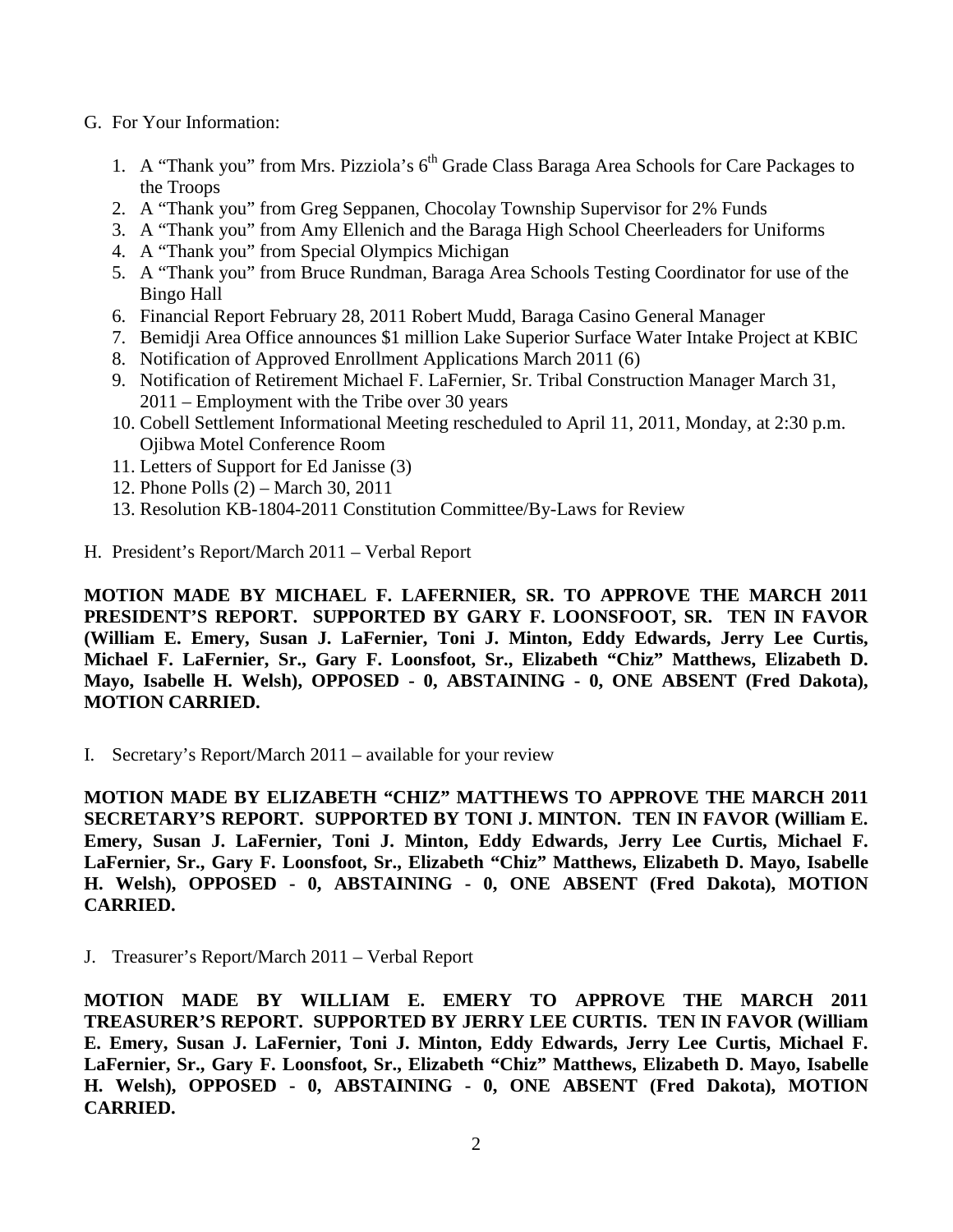K. CEO's Report/March 2011 [Not present]/Sarah Maki, Assistant CEO – available for your review [Also available on ojibwa.com]

**MOTION MADE BY MICHAEL F. LAFERNIER, SR. TO APPROVE THE MARCH 2011 CEO'S REPORT. SUPPORTED BY ELIZABETH "CHIZ" MATTHEWS. TEN IN FAVOR (William E. Emery, Susan J. LaFernier, Toni J. Minton, Eddy Edwards, Jerry Lee Curtis, Michael F. LaFernier, Sr., Gary F. Loonsfoot, Sr., Elizabeth "Chiz" Matthews, Elizabeth D. Mayo, Isabelle H. Welsh), OPPOSED - 0, ABSTAINING - 0, ONE ABSENT (Fred Dakota), MOTION CARRIED.**

L. Department Head Reports – February 2011

**MOTION MADE BY SUSAN J. LAFERNIER TO APPROVE THE FEBRUARY 2011 DEPARTMENT HEAD REPORTS. SUPPORTED BY ELIZABETH D. MAYO. EIGHT IN FAVOR (William E. Emery, Susan J. LaFernier, Toni J. Minton, Jerry Lee Curtis, Gary F. Loonsfoot, Sr., Elizabeth "Chiz" Matthews, Elizabeth D. Mayo, Isabelle H. Welsh), TWO OPPOSED (Eddy Edwards, Michael F. LaFernier, Sr.), ABSTAINING - 0, ONE ABSENT (Fred Dakota), MOTION CARRIED.**

- M. Recognize Scheduled Delegation/Individuals:
	- 1. Cheryl Dingeldey Presentation/Donation Request for  $7<sup>th</sup>$  Annual Adult/Kids Bowling Tournament at Whirl-I-Gig April 30, 2011

**MOTION MADE BY EDDY EDWARDS TO APPROVE A \$500.00 DONATION FOR THE 7TH ANNUAL ADULTS/KIDS BOWLING TOURNAMENT. SUPPORTED BY MICHAEL F. LAFERNIER, SR. TEN IN FAVOR (William E. Emery, Susan J. LaFernier, Toni J. Minton, Eddy Edwards, Jerry Lee Curtis, Michael F. LaFernier, Sr., Gary F. Loonsfoot, Sr., Elizabeth "Chiz" Matthews, Elizabeth D. Mayo, Isabelle H. Welsh), OPPOSED - 0, ABSTAINING - 0, ONE ABSENT (Fred Dakota), MOTION CARRIED.**

- N. New Business:
	- 1. President Swartz
		- a) Resolution KB-1821-2011 regarding Liquor Licenses. This resolution rescinded Resolution KB-1809-2011 and replaced with this substitution to include liquor liability insurance, times of sales, and an applicant shall not be eligible for a Liquor License for any establishment which is located within 500 feet of a church or school unless an objection is not filed.

**MOTION MADE BY EDDY EDWARDS TO APPROVE RESOLUTION KB-1821-2011 LIQUOR LICENSES. SUPPORTED BY MICHAEL F. LAFERNIER, SR. NINE IN FAVOR (William E. Emery, Susan J. LaFernier, Toni J. Minton, Eddy Edwards, Jerry Lee Curtis, Michael F. LaFernier, Sr., Gary F. Loonsfoot, Sr., Elizabeth D. Mayo, Isabelle H. Welsh), ONE OPPOSED (Elizabeth "Chiz" Matthews), ABSTAINING - 0, ONE ABSENT (Fred Dakota), MOTION CARRIED.**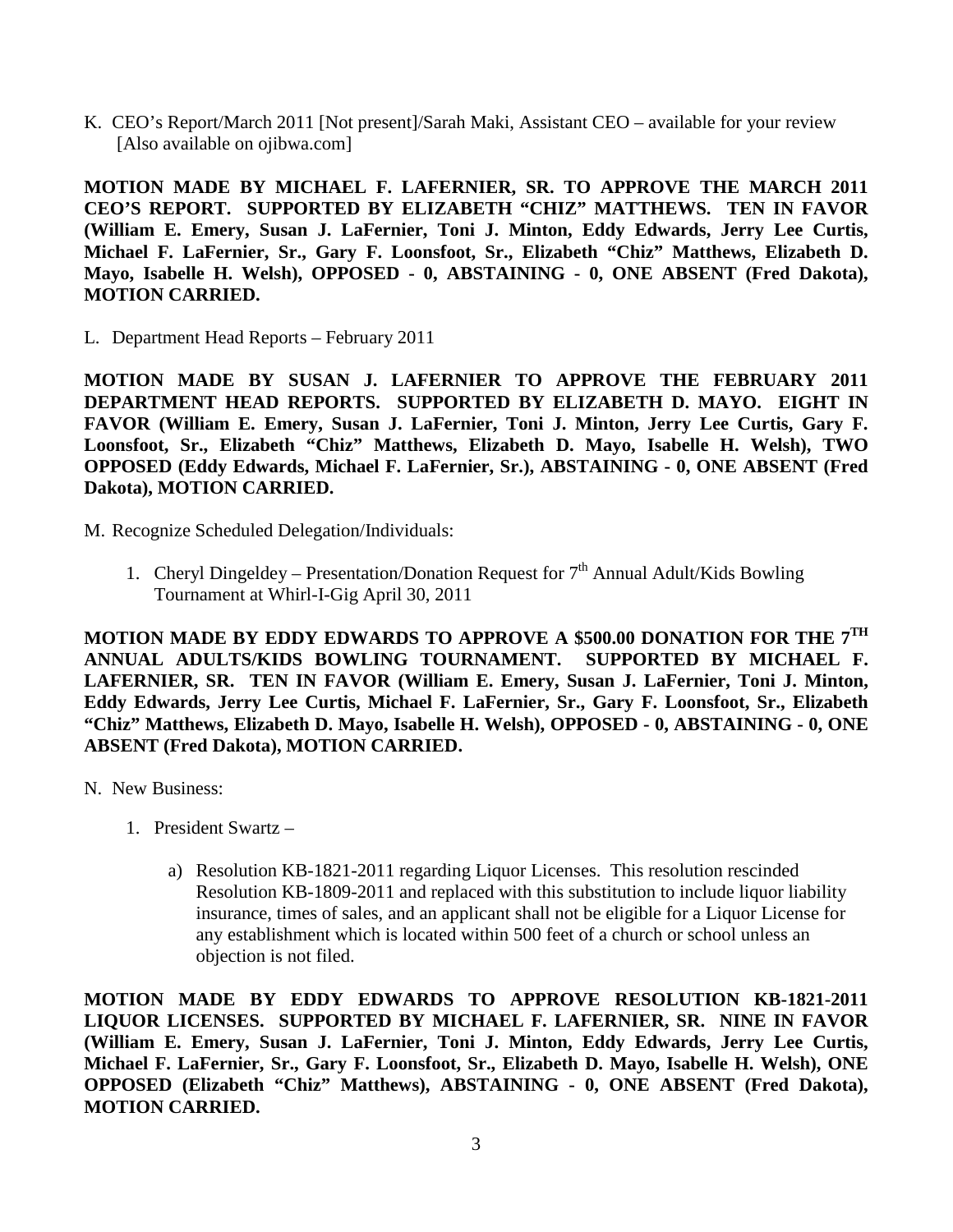b) Motion to Ratify Telephone Poll

**MOTION MADE BY SUSAN J. LAFERNIER TO RATIFY THE ACTIONS TAKEN BY THE TRIBAL COUNCIL DURING A TELEPHONE POLL ON MARCH 30, 2011, ADOPTING A MOTION THAT: "THE OCC EMPLOYEES BE TERMINATED FROM THE KBIC'S 401(K) PLAN, AS OF MARCH 31, 2011 TO ENSURE THE PLAN REMAINS IN COMPLIANCE. SUPPORTED BY ELIZABETH D. MAYO. TEN IN FAVOR (William E. Emery, Susan J. LaFernier, Toni J. Minton, Eddy Edwards, Jerry Lee Curtis, Michael F. LaFernier, Sr., Gary F. Loonsfoot, Sr., Elizabeth "Chiz" Matthews, Elizabeth D. Mayo, Isabelle H. Welsh), OPPOSED - 0, ABSTAINING - 0, ONE ABSENT (Fred Dakota), MOTION CARRIED.**

**Break: 10:00 – 10:10 a.m.** 

2. Eddy Edwards, Treasurer – March 2011 Donations (See Spreadsheet)

**MOTION MADE BY EDDY EDWARDS TO APPROVE THE DONATIONS AS DISCUSSED IN THE AMOUNT OF \$12,000.00. SUPPORTED BY SUSAN J. LAFERNIER. TEN IN FAVOR (William E. Emery, Susan J. LaFernier, Toni J. Minton, Eddy Edwards, Jerry Lee Curtis, Michael F. LaFernier, Sr., Gary F. Loonsfoot, Sr., Elizabeth "Chiz" Matthews, Elizabeth D. Mayo, Isabelle H. Welsh), OPPOSED - 0, ABSTAINING - 0, ONE ABSENT (Fred Dakota), MOTION CARRIED.**

O. Closed Session:

- 1. Judith Smith/Sarah Smith/Evelyn Ravindran Personnel Issue
- 2. Interview Selections for Radio Station General Manager

**MOTION MADE BY EDDY EDWARDS TO GO INTO CLOSED SESSION AT 10:35 A.M. SUPPORTED BY GARY F. LOONSFOOT, SR. NINE IN FAVOR (William E. Emery, Susan J. LaFernier, Toni J. Minton, Eddy Edwards, Jerry Lee Curtis, Michael F. LaFernier, Sr., Gary F. Loonsfoot, Sr., Elizabeth "Chiz" Matthews, Isabelle H. Welsh), ONE OPPOSED (Elizabeth D. Mayo), ABSTAINING - 0, ONE ABSENT (Fred Dakota), MOTION CARRIED.**

**MOTION MADE BY EDDY EDWARDS TO GO INTO OPEN SESSION AT 11:34 A.M. SUPPORTED BY WILLIAM E. EMERY. TEN IN FAVOR (William E. Emery, Susan J. LaFernier, Toni J. Minton, Eddy Edwards, Jerry Lee Curtis, Michael F. LaFernier, Sr., Gary F. Loonsfoot, Sr., Elizabeth "Chiz" Matthews, Elizabeth D. Mayo, Isabelle H. Welsh), OPPOSED - 0, ABSTAINING - 0, ONE ABSENT (Fred Dakota), MOTION CARRIED.**

**MOTION MADE BY WILLIAM E. EMERY TO ADJOURN AT 11:35 A.M. SUPPORTED BY MICHAEL F. LAFERNIER, SR. FIVE IN FAVOR (William E. Emery, Susan J. LaFernier, Toni J. Minton, Michael F. LaFernier, Sr., Elizabeth D. Mayo), FIVE OPPOSED (Eddy Edwards, Jerry Lee Curtis, Gary F. Loonsfoot, Sr., Elizabeth "Chiz" Matthews, Isabelle H. Welsh), ABSTAINING - 0, ONE ABSENT (Fred Dakota), TIE VOTE. PRESIDENT SWARTZ STATED IN HIS OPINION THE MOTION IS DEFEATED.**